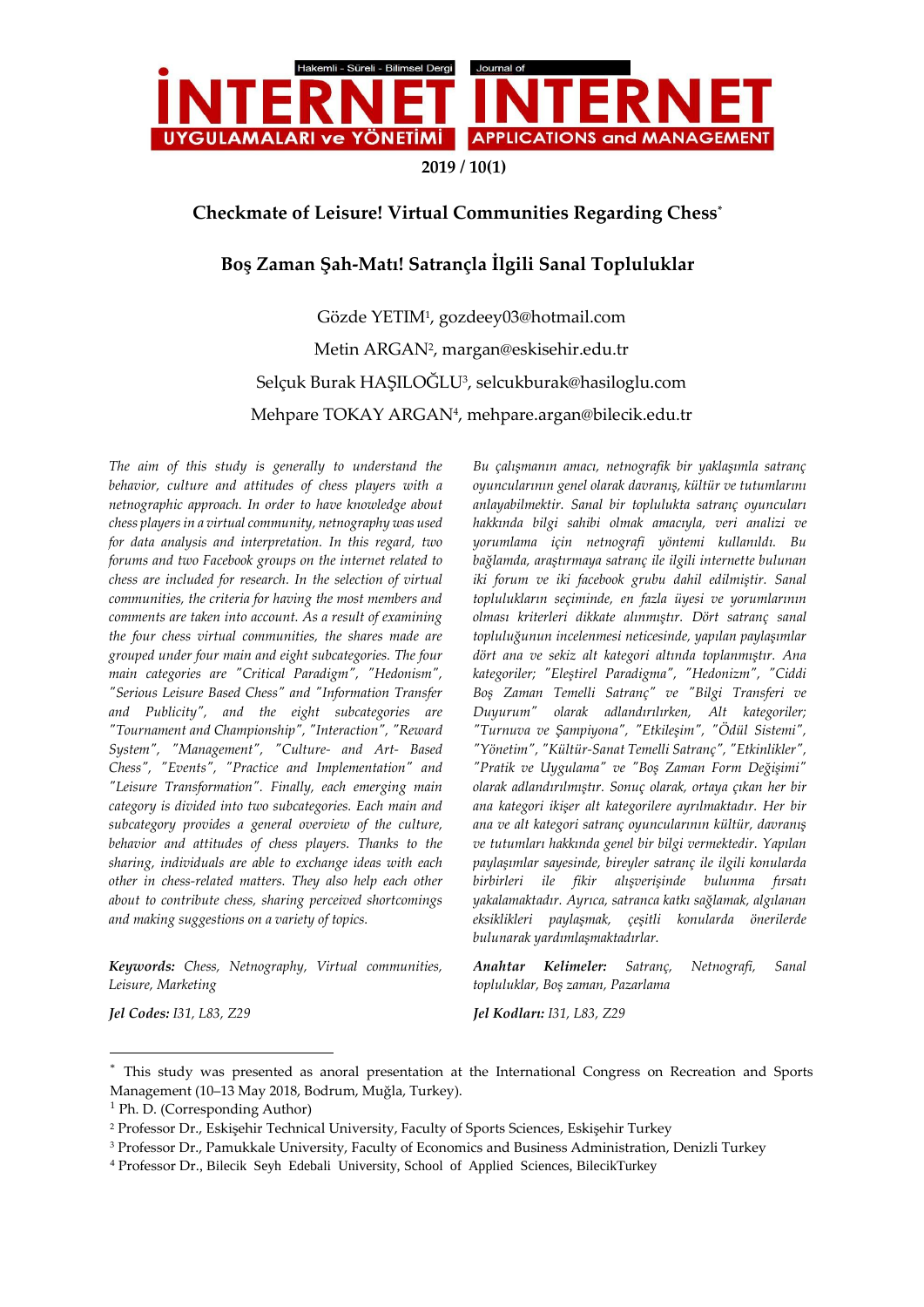### **1. INTRODUCTION**

Nowadays, Internet technologies are gaining a broader reach day-by-day, and the technology is developing continuously. With the development and widespread use of the Internet and new communication technologies, the difficulties of time and space with regards to the sharing of information have been eliminated, and so the effective dissemination of all kinds of data, whether visual or auditory, has become easier and fasted (Çiftçi et al., 2017). Alongside the development of communication technologies, virtual communities are witnessing rapid growth, facilitating the sharing and exchange of similar interests and information (Yang, 2015). Virtual communities are online social networks that have common interests, goals or practices, and become increasingly popular for people who share information and experience (Bock et al., 2015). Such Internet-based social networks are considered not only as a media environment, but also as discursive areas in which individuals can form an active community among themselves and develop their identities (Dedeoglu & Ustundagli, 2011).

Zhang (2017) describes virtual communities as an area in which individuals can exchange opinions and share their feelings, values and concerns with one another. Similarly, Sri et al. (2017) states that interactions and communications between individuals with a common goal in virtual communities are possible thanks to technology. In this regard, virtual communities provide a unique environment with rich content in which individuals can share all kinds of information, experiences, interests, concerns and feelings in their areas of interest, regardless of status, location or time, and in which they can construct their identities and find themselves. On the basis of these definitions, the activities that take place in virtual communities can be considered as being related to leisure activities.

Tekin (2016) describes leisure time as the time that we are able to use in accordance with our own judgments and choices, based on common sense and personal benefit, the time beyond our existence, the time left over after completing what we are obliged to do, and after fulfilling our biological needs, and after satisfying our struggle to earn income. In this regard, all activities that take place in virtual communities can be considered leisure activities. Kozinets (2002) states that many different products and services, such as cinema, sports, music, cars, fast-food, toys, electronics, computers and peripheral units, software, coffee, etc. are discussed in virtual communities, and all of these products and services can be discussed as part of leisure-time activities.

According to another approach, leisure activities are divided into two categories: serious and casual (Stebbins, 1992). Serious leisure refers to the participation of a devoted hobbyist or specialized social volunteer with special skills and knowledge in leisure activities; while casual leisure refers to hedonistic activities that do not require special skills, that are relatively shortterm and that are performed with the aim of having fun (Stebbins, 2007). The aim in this study is to examine virtual chess communities based on both leisure activity dimensions. A review of literature reveals that, although there have been many different studies of the game itself, to date there have been no studies examining chess in detail as a leisure activity using the netnography approach, rendering this study important in terms of its contribution to literature. A content analysis was carried out to gain an understanding of the cultures, behaviors and attitudes of individuals who are members of a virtual chess community, making use of the netnography approach.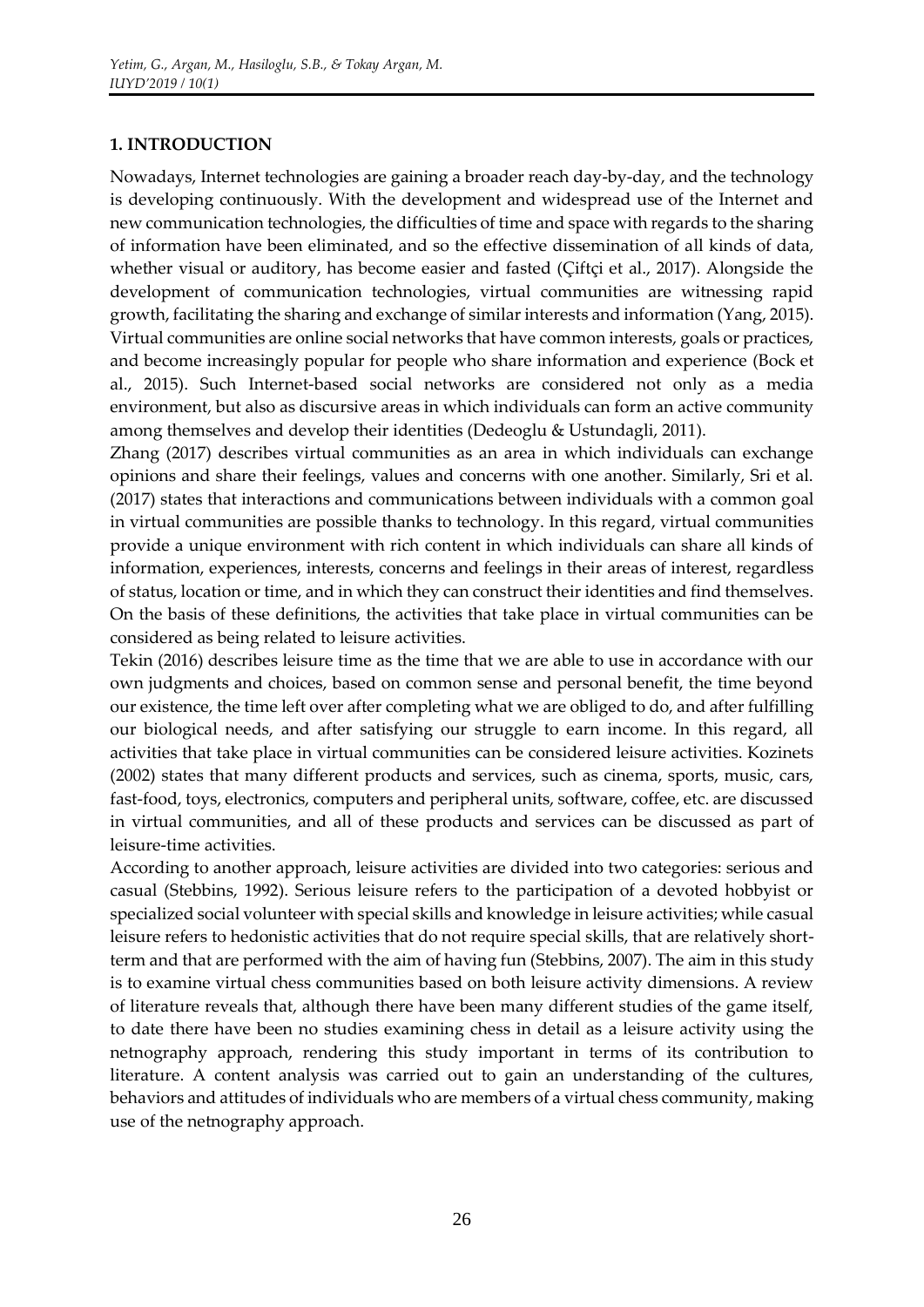## **2. LITERATURE REVIEW**

### **2.1. Leisure**

Leisure is the process by which an individual behaves independently, and so can be considered as is the time left over after an individual has fulfilled the duties s/he must accomplish (Hacıoğlu et al., 2015). These duties may be either formal or informal. For example, although the fact that a mother having to take care of her child is an informal duty, the time spent in fulfilling this duty cannot be considered leisure time. On the other hand, another mother may spend her leisure time playing with her child or participating in an entertaining event with her child.

While an individual may prefer to be alone during her/his leisure time, another may prefer to engage in activities as part of a community. By any means, leisure is a part of the life shaped in accordance with personal interests and the social environment (Bashir et al., 2014). Since personal interests are subjective and changeable, the nature of leisure changes from person to person, and an activity that is considered as leisure by one individual may be considered a duty by another. For example, a person trying to learn how to play chess and a teacher.

In general, the sum of leisure and the time spent at work represents the total time of human beings. Leisure is the period of time left over upon the completion of duties or work, or tasks that are not compulsory (Parker, 1995). With industrialization, the difference between leisure time and the time spent on work has become prominent. The more time spent at work, greater the need for leisure. Today, an individual with leisure time happily participates in activities of his/her own free will after the completion of work. Activities such as travel, sports, games and entertainment have become an industry due to the need for leisure (Aytaç, 2002).

Leisure activities can be categorized into two forms: physical leisure activities and social/entertainment leisure activities. Physical leisure-time activities, as can be understood from the title, include sporting activities and those requiring physical strength. Almost all individual and team sports, from exercise to football, fall under this category. Social/entertainment leisure activities, on the other hand, are those performed with the aim of socializing and having fun, known also as mental leisure (Bashir et al., 2014). Social and cultural events, such as participating in conversations, attending concerts, going to the theatre or cinema, or playing chess, are some of the examples that can be given in this category. Similarly, Internet forums, social network groups, and gaming and entertainment platforms can also be included in this category.

#### **2.2. Leisure Based Chess**

There have been many academic studies to date examining the benefits of playing chess as a worthy leisure-time activity and the cognitive processes of players far (Vollstädt-Klein et al., 2010). In chess, players make use of personality characteristics that support their creativity by overcoming obstacles, taking risks, motivating themselves, being persistent, immersing in thought, tolerance of unexpected situations and thinking outside the box (Sak, 2009). Chess is a game that requires you to focus not only on the move you will make, but also on the move your opponent will make (Bilalic et al., 2007). When chess is examined from the holistic and expansive perspective of leisure, it can be seen as an activity that entertains individuals and contributes to their personal development, while also relaxing them mentally and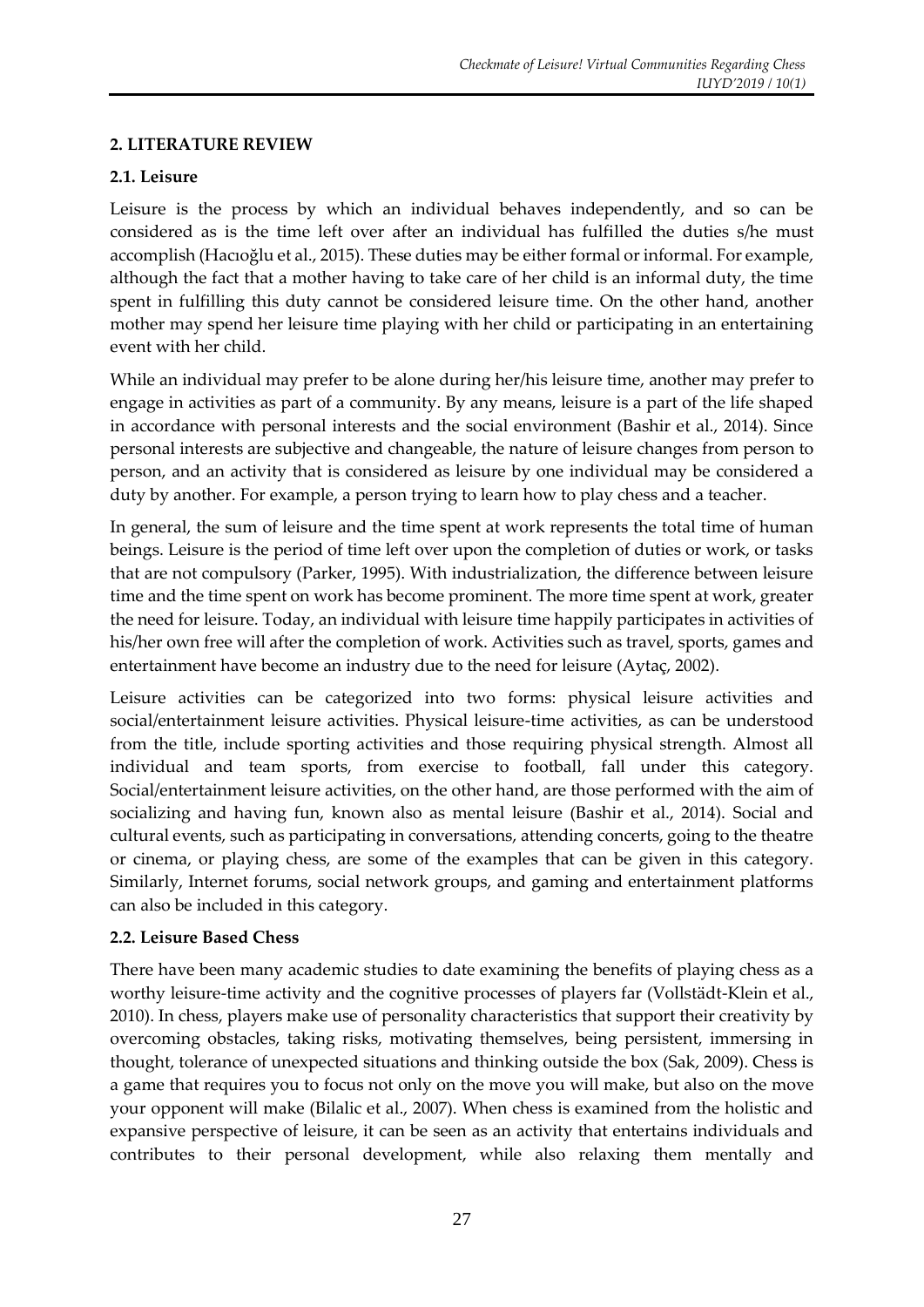## psychologically (Argan, 2007).

Chess can be considered as a projection or simulation of life, and can be said to play an important role in child development (Erhan et al., 2009). In this regard, chess is used as a tool in which messages regarding life are passed on. For example, "Think first, then play," which serves as a warning to players of chess, although this warning can also be considered a message for life. Another message is "pawns do not go backwards," while the rule "use time efficiently" teaches players how to make the right move at the right time. Other such warnings that can be applied to real life are: "Make plans", "See the next steps", "Evaluate the situation", "Comply with the rules" and "Do not be in a rush" (TSF & SDU Report, 2015).

As indicated by Çubukçu & Kahraman (2017), chess is an important game for the pre-school age group, who can start playing chess even before learning how to read and write. Educators have also attached importance to chess as a beneficial tool and a good use of leisure time. The Turkish Ministry of National Education has allowed the opening of chess classes in schools, and students in most schools are encouraged to play chess during their leisure time.

The training of chess players starts as early as pre-school period, and many educational institutions, from secondary education to higher education, even provide scholarships for chess players. Chess classes have become compulsory in most private schools, the numbers of which are increasing year-by-year. Furthermore, there are educational and sports clubs in which chess is played in almost every city. Playing chess in school can aid with concentration problems, attention deficit and can aid in the application of reasoning, especially in children (Erhan et al., 2009), while also having a positive effect on their personalities and characters.

Chess develops the ability of children to think clearly, and to make the right decisions and plans, while also booting creativity, focus, intuition and the ability to analyze and synthesize. Creativity and chess are acquired through training. Playing chess helps children become more efficient, but also increases their levels of learning, creative thinking and high-level cognitive development. When the development levels of individuals are discussed according to their skills, it can be said that chess is at the forefront in its ability to reveal the artistic characteristics, creativity, leadership and especially abstract ideas of students than other branches of sport. The inclusion of chess in education aids in the development of basic skills and reasoning among students. Chess can help individuals make use of their cognitive processes in a better and more controlled manner, to communicate with their environment, and thus, to develop their creative and thinking skills. Creativity is an indispensable part of human life that influences future of communities, and chess in particular affects individuals in terms of skills and intelligence, while also affecting them positively in the field of education. These effects are revealed as a projection of life, and affect also the creativity levels of players (TSF & SDU Report, 2015).

## **2.3. Serious and Casual Leisure-Based Chess**

There have been many approaches to the categorization of leisure, with serious leisure and casual leisure being among the most commonly used descriptions in recent years (Stebbins, 1992). Serious leisure requires the access of participants to special information, skills and experience, but can be performed as an amateur, as a hobby or voluntarily. Moreover, serious leisure activities should be sufficiently important, interesting and satisfying. In contrast, casual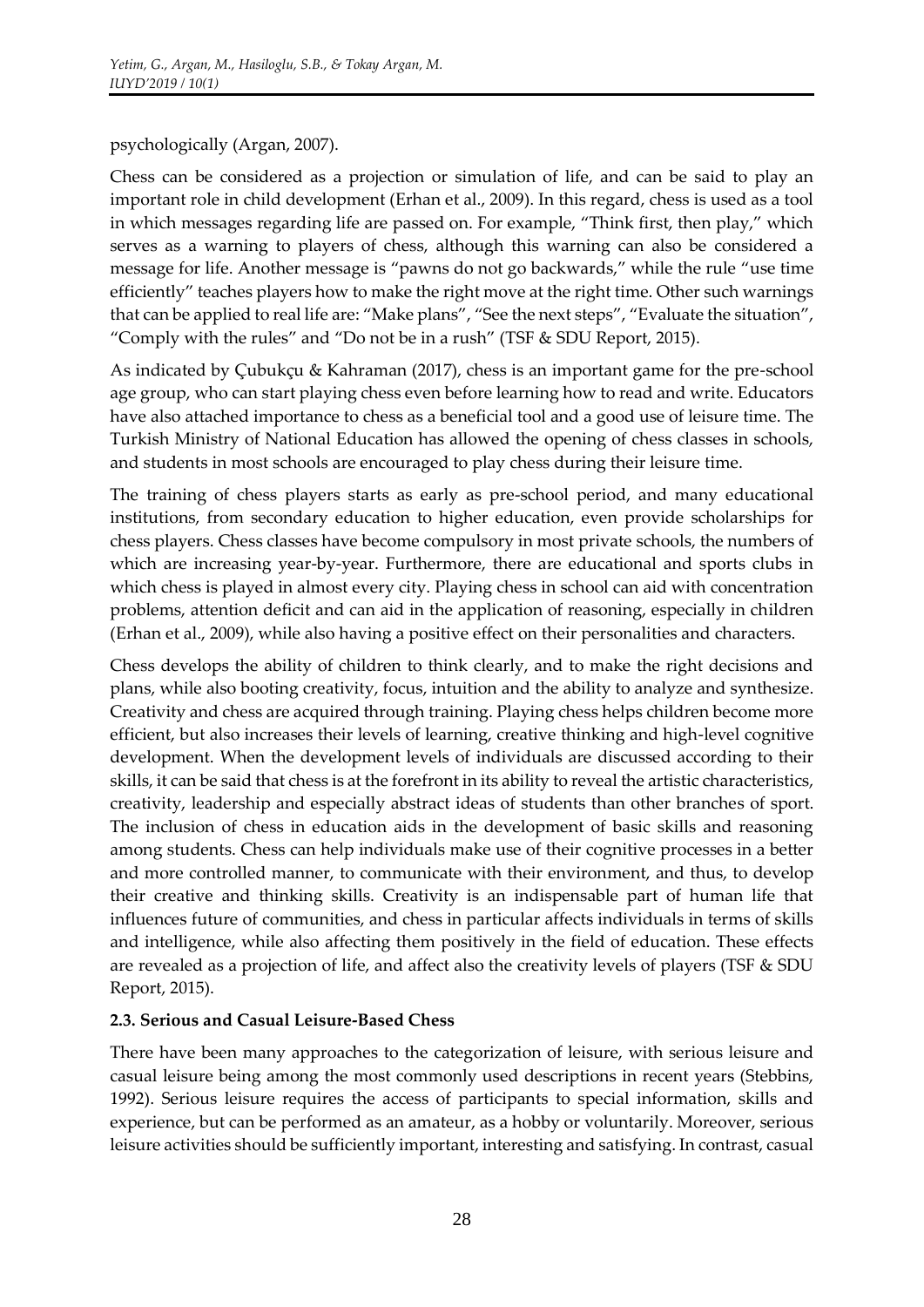leisure activities require little or no special training, and are pleasurable and amusing, providing instantaneous inner benefits. Project-based leisure activities can be added to these two categories, referring to short-term, sufficiently sophisticated, creative and enterprising activities that are performed once or from time-to-time as part of leisure-time activities, even if only rarely (Stebbins, 2008).

Almost all activities, from sports to games, can be considered tools for leisure. The tools used for serious or casual leisure-time activities depend on the content of the activities. Chess, in particular, is one such tool, as serious leisure-based chess is reliant upon the skills and cognitive activity required for the game (Gould et al., 2011). The most important feature of chess is its ability to be used as a tool for both serious and casual leisure.

Having close bonds with real life, chess is not a superficial game, but is rather inspired by real life. It is a projection of the existing struggle that will always be experienced in life. Sometimes, regions are referred to as big chess boards; relationships are sometimes referred to as a game of chess, and certain actions are sometimes likened to moves in chess (TSF & SDU Report, 2015). Benjamin Franklin, the former US President, referring to this similarity, said, "Chess is a kind of life, and life is a kind of chess." It would be fair to say, therefore, that chess is a tool for casual leisure. In a study conducted in Pakistan (Bashir et al., 2014) that supports this view, the participants classified chess, drawing and playing with mobile phones in the same category in terms of leisure activities.

Chess is also a sporting branch (Sharples, 2015). Being a professional chess player requires skills as well as professional training. The ELO rating is an international indicator of the success and performance of a chess players compared to her/his opponents. Players work intensively to increase their ELO rating, and so chess can thus be considered as a serious leisure activity tool. Stebbins (2001) evaluated chess alongside such games as bridge and poker, while Gould et al. (2011) tested and confirmed the SLIM (Serious Leisure Inventory and Measure) scale in a study conducted involving 348 chess players.

For a player, chess is a tool for a serious leisure activity, and requires special knowledge and skills if one is to make a career out of it to develop professionally, whereas chess played only for entertainment, such as between a child and his/her mother, or an individual playing as part of a virtual community, can be considered a casual leisure activity.

## **3. METHOD**

In this study, a netnography method was used for the analysis and interpretation of data to gain information on individuals who are members of a virtual chess community, with the aim being to understand their behaviors, attitudes and cultures. Netnography can be defined as a special ethnographic research method adapted to the possibilities specific to various computer-mediated social interactions (Kozinets, 2012: 39). A netnography approach can provide a more detailed perspective of the relationship between the needs, desires, choices and symbolic meanings of consumers and the virtual environment (Kozinets, 2002). Netnography differs from other methods such as focus groups, questionnaires, interviews, data mining and content mining, in that it is participatory as well as being natural, influential, content-based and observatory (Kozinets, 2012: 39).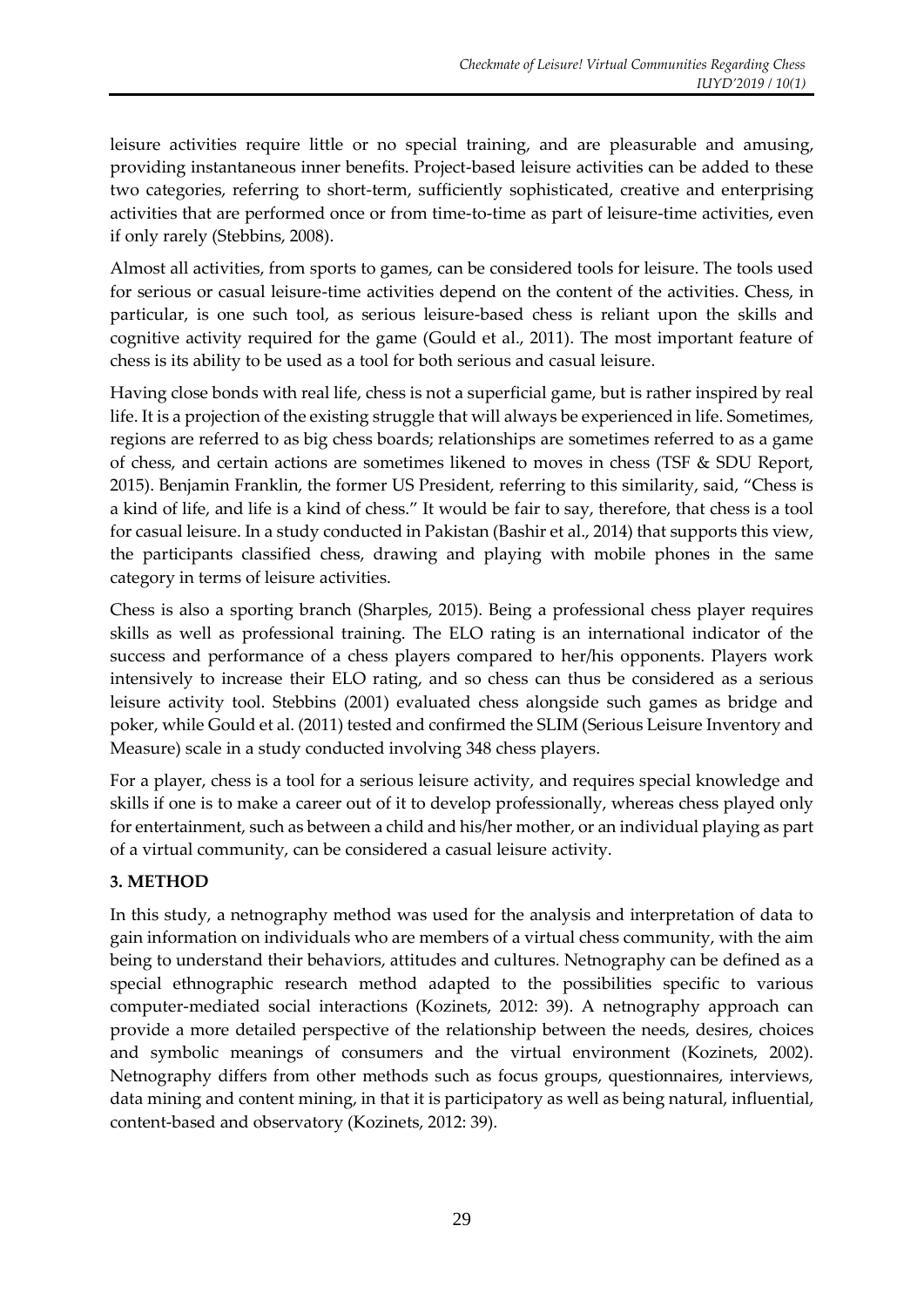Netnography incorporates a series of techniques that adapt anthropological researches into the world of the Internet (Kozinets, 2010a) and is an ethnographic movement that allows individuals to examine their behaviors on the Internet (Chao, 2015: 13); in other words, netnography refers to a field studies that are applied on the Internet. Netnography takes place in a virtual environment, and is removed from traditional ethnography in this regard, and allows almost all documents to be copied (Kozinets, 2002: 63). As a method, netnography is quicker, simpler and cheaper than traditional ethnography. Similar to ethnography, netnography provides a perspective of the cultural status of members of virtual communities and how they engage in their activities (Kozinets, 2006: 281-282), focusing on the cultural and symbolic understandings of knowledge (Chao, 2015: 13).

Reid & Duffy (2018: 5) indicate that netnography is applied in such areas as marketing and consumer research to understand the common online behaviors, conversations, languages, sense-making and symbolic repertories of different consumer groups. As a research method, netnography is also related to the nature and development of Internet-based media platforms in which users make considerable contributions to the creation of content (Rocca et al., 2014: 691).

Netnography examines not only the words in social interactions, but also the forum components, communicative features, language, history, meaning and type of interaction, and examines fonts, spaces, symbols, texts, pictures, photographs and videos (Kozinets, 2010b: 4). According to Kozinets (2010b), there are six elements to be examined in netnographic researches: (1) Research planning, (2) Introduction, (3) Data collection, (4) Interpretation, (5) Ensuring ethical standards and (6) Research presentation.

There are two important stages in data collection using the netnography method (Kozinets, 2002: 63): (1) the data obtained from the posts shared by the members of the virtual community through computer-mediated communications, which is directly copied by researchers; and (2) the data garnered from the observations of researchers about virtual communities and their members, and the things written by researchers about their interactions and the content. In addition, Kozinets (2002) refers to five fundamental criteria to be taken into account when garnering data from the Internet. (1) matching the community with the research question; (2) having a high density of sharing; (3) including many messages; (4) having a rich content of data; and (5) the existence of rich interactions among the members of the community.

To begin with, an online community was first determined in accordance with the research objectives within the scope of the research. Then, the pages of virtual communities related to chess were sought on the Internet using the Google research tool, using the search terms "chess forum" and "virtual chess communities". Among the results revealed, only the most recent and the most active websites with the highest number of members and comments were taken into account. Websites with no recent posts, and with membership numbers below 2000 people and with fewer than 7000 messages were excluded. Since it would take too much time to examine all of the websites meeting the criteria, the pages of two forums and two Facebook groups related to chess on the Internet were examined within the scope of the study. Although the information provided on the relevant websites is open to the public, information on the members was not used. In this research, the data collection process took place between the February and April 2018.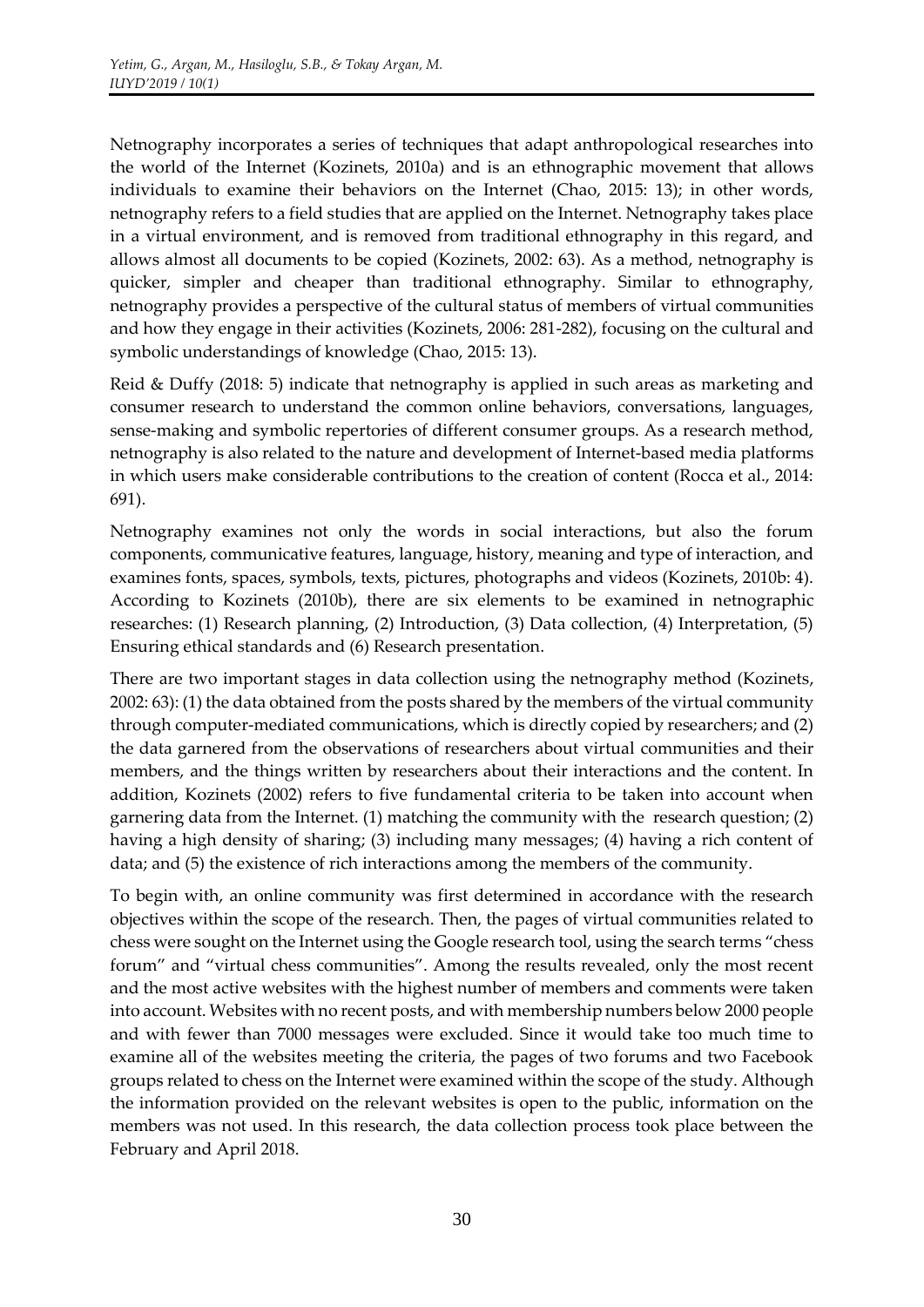The data collection and data analysis were carried out in five steps within the scope of research: (1) Finding the most active virtual communities, appropriate for the scope of research; (2) Becoming a member of the existing virtual communities to allow them to be examined in detail; (3) Examining the posts shared by the members related to the subject; (4) Categorizing the examined data under certain categories and sub-categories; and (5) Interpreting the reveled categories and sub-categories.

### **4. FINDINGS**

After examining the four chosen virtual communities with the highest number of members and the comments related to chess on the Internet, the shared posts were gathered under four main categories and eight sub-categories. The main categories, defined following a content analysis were "Critical Paradigm", "Hedonism", "Serious Leisure Based Chess" and "Information Transfer and Publicity", while the sub-categories were "Tournament and Championship", "Interaction", "Reward System", "Management", "Culture- and Art-Based Chess", "Events", "Practice and Implementation" and "Leisure Transformation".

### **4.1. Critical Paradigm**

The members share critical perspectives on particular subjects, and make various recommendations and pass on information through their virtual communities. This category is examined under two sub-categories: Reward System and Management, in accordance with the shared posts.

#### *Reward System*

When this sub-category is examined from within the framework of Vroom's (1964) Expectancy Theory, the achievement of work and duty can be considered a function of a highly-rewarded behavior. In other words, if an individual believes that s/he will achieve their organizational goal as long as s/he puts in the effort (expectation), establishes a beneficial relationship between that organizational goal and his/her own goal, and believes that his/her own goal is worth the effort, the motivation of that individual will be high (Cited in Küçüközkan, 2015: 107). Accordingly, based on the posts shared by the individuals in a virtual chess community, it is apparent that these individuals find the reward, which can be considered a motivational resource, to be insufficient. The community members display a critical attitude in the posts they share with regards to the rewards earned from chess tournaments or championships. For example:

*"You should first prioritize the young players from your own country. Why do you save the biggest part of the pie for foreign players? Isn't there something wrong with that? Wouldn't it be fair for local players to get the biggest share of the pie? Foreign players get TRY 3,000 whereas local players get TRY 300. Look at that difference! With that kind of difference, you would discourage players in your own country from entering tournaments. In this case, it wouldn't be fair for you to expect the development of chess in your country ..."*

#### *Management*

It is also apparent that the members of virtual communities take a critical view of organizations or arbiters related to chess, as well as to the reward system. As in all sports events, it is essential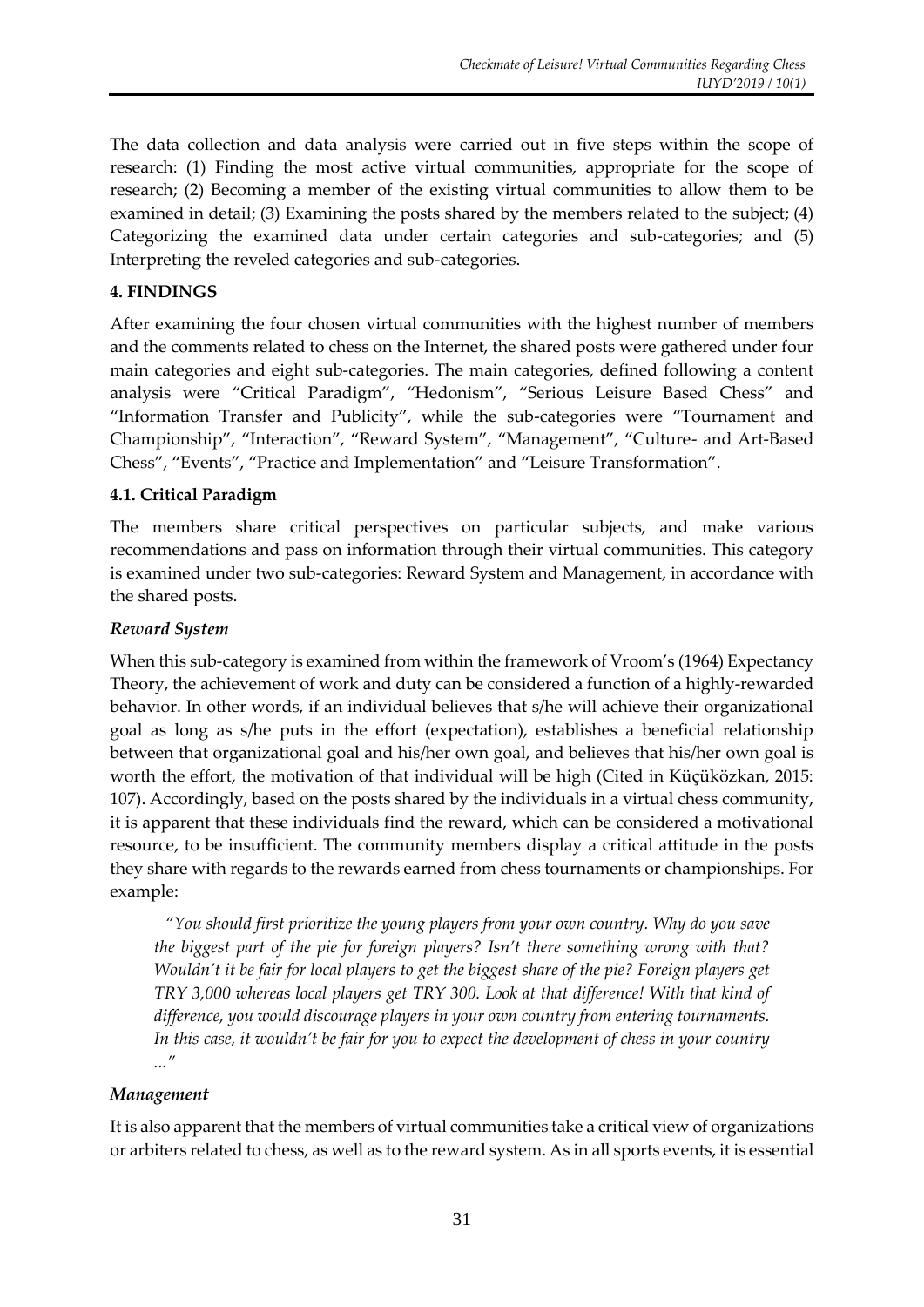to draw attention to the density of posts made regarding the management of chess, and it is possible to say that posts related to organizations and arbiters are predominant. Some of these posts are as follows:

*"Unless an organizer knows how to organize, it will be the arbiters doing it. Then, the organizer will have to watch what's happening without a clue of what's going on. In other words, I don't want to make a wrong simile, but in the kingdom of the blind, the one-eyed man is king."* 

*"We encounter all kinds of situations in our tournaments. However, arbiters and organizers take refuge in the raw meaning of the rules in an attempt to cut corners. Arbiters immediately confirm all kinds of draws without question (since they do not have the power to question in terms of knowledge or experience). Since they will be responsible or they fear that they will be in trouble when they descend into details or truths, they think that they will get out of the situation by simply implementing the raw or superficial meaning of the rules written in the instructions."* 

*"It is within the power of the local authorities to increase the rewards for local players. If local authorities are unable to think anything other than, "What should we do to attract more foreign players?", our insistence will be in vain. We had open tournaments attended by 14 foreign masters and one local master in the initial ranking. Such a composition proves that we cannot make a good statement of loss and gains. This composition does not benefit us."* 

### **4.2. Hedonism**

Experiences with regards to hedonic products are usually related to entertainment or art (Argan, 2007: 83). In other words, hedonic products or services provide amusement or entertainment to individuals, and help them become happy as well as being experimental (Russel et al., 2017: 40). Most casual leisure based approaches involve taking pleasure from events. Individuals participate in many events to gain pleasure from them (Stebbins, 1992), and posts in the examined virtual communities can be evaluated under this category. It is obvious that individuals who are members of the virtual communities examined within the scope of this research give prominence to the hedonism dimension they perceive from chess by sharing posts containing entertaining videos about chess, videos of speed games and magazine news, by organizing questionnaires on chess-themed subjects, by sharing photographs and by hosting prize competitions. This category can be discussed within two sub-categories; Culture- and Art-Based Chess and Events.

#### *Culture- and Art-Based Chess*

As the level of interest of an individual in a product, event or game increases, in other words, when s/he achieves a high level of involvement, the individual will be more sensitive to the product, and may research the product, event or game (Yetim, 2014: 15; Yetim & Argan, 2018). From this perspective, it is obvious that individuals who are members of the virtual chess community have a high level of involvement towards the relevant branch, and associate chess with such pastimes as film, music, etc. Culture- and art-based experimental approaches play an important role in recreation (Argan, 2007). While experiences in culture- and art-based recreational activities reveal more hedonistic tendencies such as entertainment, escape and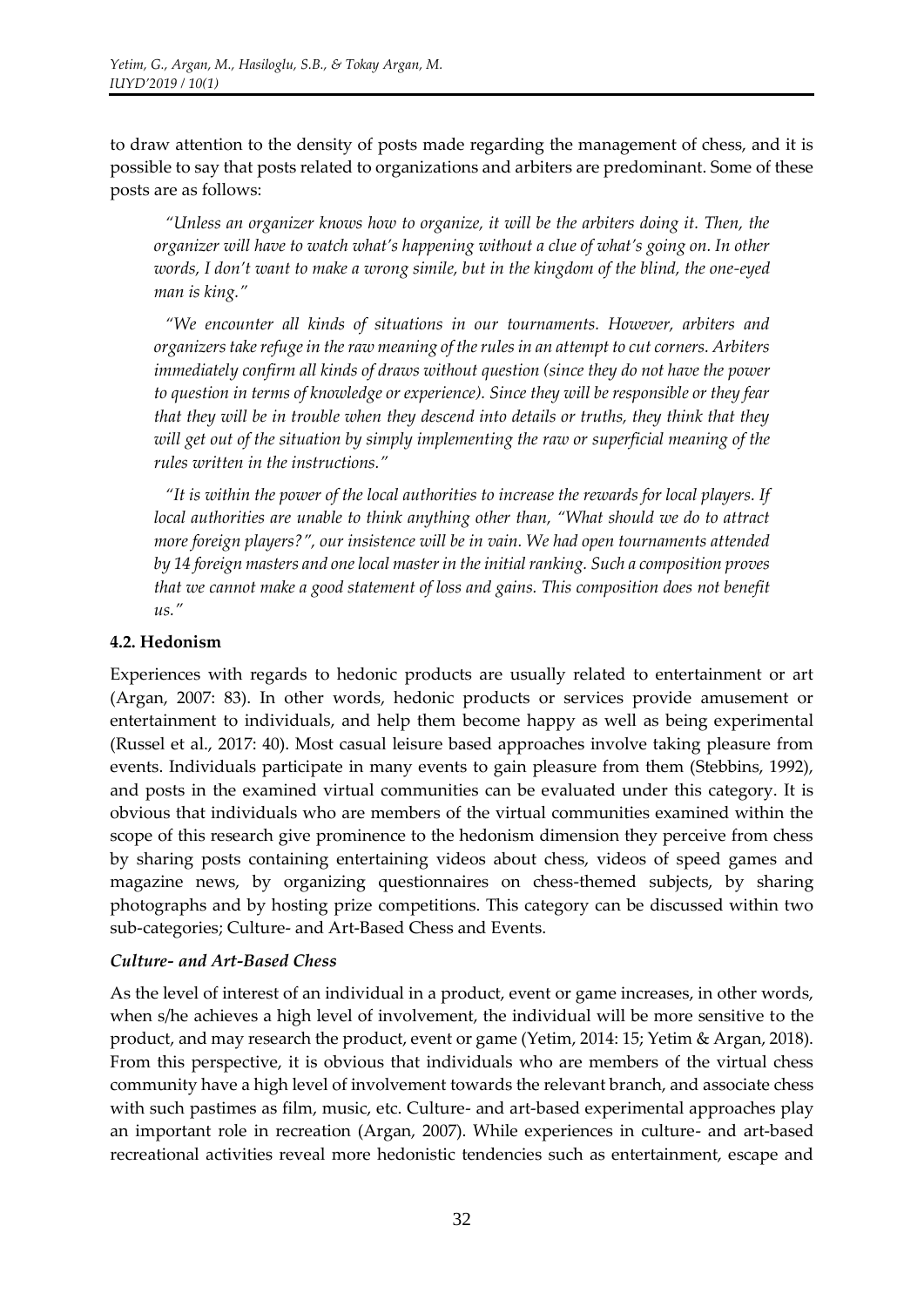aesthetics, undergoing training indicates a serious leisure approach. The posts shared as part of cultural and artistic experiences draw attention to the fact that they are training and learning based, while also revealing a hedonistic approach. For example:

*"I didn't know there was going to be a musical about chess. I wanted to share this with chess-lovers who are unaware of this musical, just like me."* 

*"One Night in Bangkok is a song that has come to the forefront since it was sung by Mike Tyson in the final scene of the second film in the famous Hangover series of films, shot in Bangkok. By coincidence, I came across this musical called Chess when researching this song after hearing the word 'chess' a couple of times. I realized we had the same taste …"*

### *Events*

Events, which are important for leisure experiences, play a determining role in virtual communities. The popularity of an event may be based on its attractiveness, its creativity, its entertainment value or its participatory nature (Tokay Argan, 2013; Tokay Argan &Yuncu, 2016). Members of the virtual chess communities examined within the scope of the research organize various events to make the forum or Facebook group look more entertaining and vibrant, and these can include chess competitions with prizes, chess practice and entertainment camps, chess moves in different situations and questionnaires on various subjects related to chess. Examples of the posts falling under this category include:

*"Time's up for the 3rd chess question about chess, and rewards will be given to the winners. You can find the details and winners below the question page in the update section."* 

*"Dear Chess Community, are you satisfied with the practices implemented by the TSF management so far? After filling in our questionnaire, you are kindly invited to make any recommendations and opinions in the comments section that you wish to be taken into account. Thanks."* 

*"The 2nd Chess Quiz begins. The first player to get the highest score will be given a book on chess from … Published by us."*

## **4.3. Serious Leisure-Based Chess**

According to Stebbins (1992), serious leisure activities refer to participation in long-term activities that require special skills, knowledge and experience. Moreover, individuals indicate that they participate in serious leisure activities in order to contribute to their professional development, to have a career, to obtain concrete and continuous benefits, and to take part in only physical activities. From this perspective, chess can be considered a serious leisure activity, and individuals who are members of virtual chess communities aim not only to spend leisure time in such an environment, but also to contribute to their professional development. This category is examined from the perspective of the two sub-categories of Practice and Implementation and Leisure Transformation.

## *Practice and Implementation*

Devoted members of the virtual chess community engage with the forum or group not only to exchange information, but also to develop their skills in chess, and even to take their skills to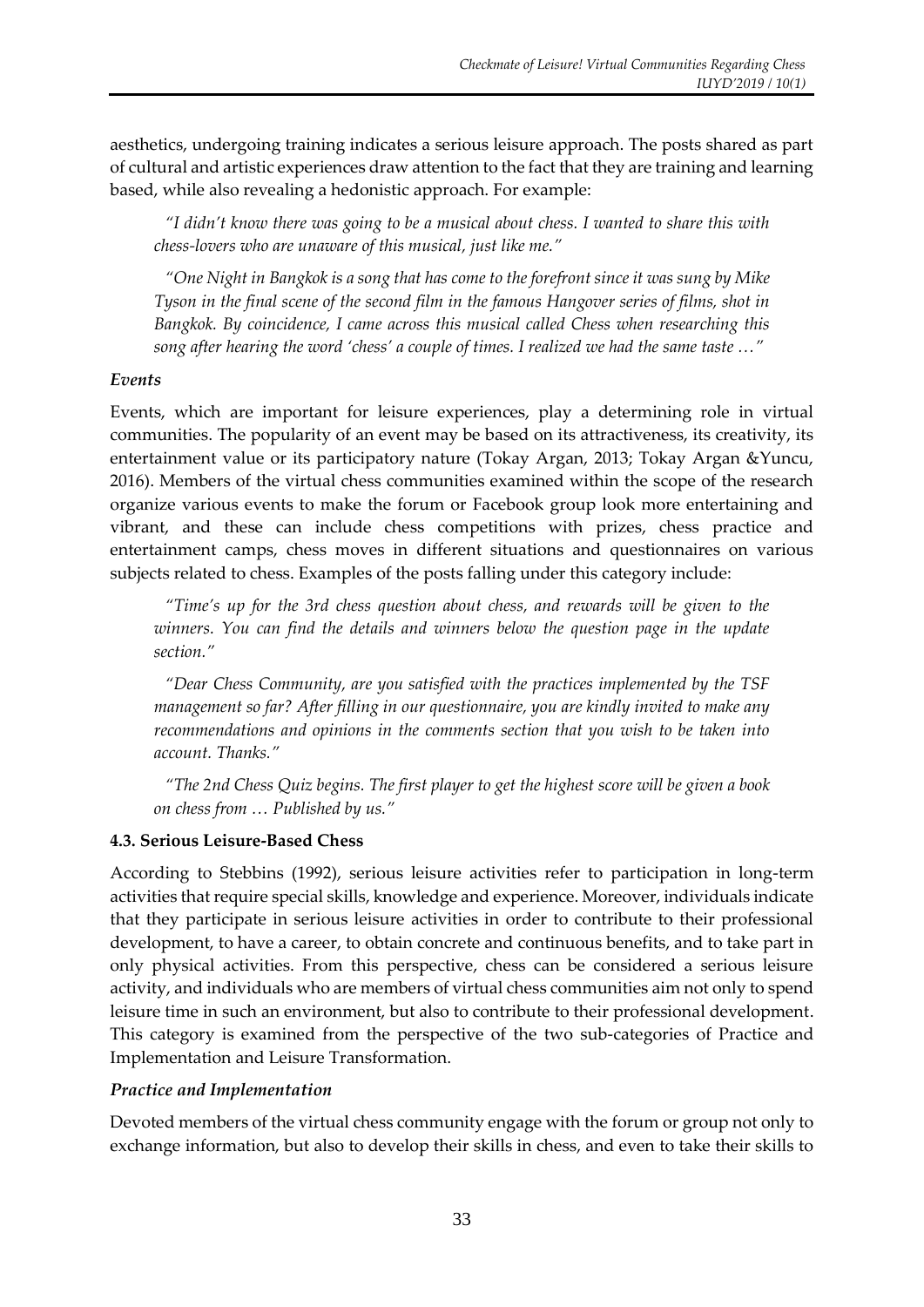another level, and to this end, they practice chess with each other. One of the most important indicators of serious leisure is the way individuals strive to improve themselves in the events or branches in which they participate. In this sense, it is natural for professional development to be integrated with chess as a leisure activity. Below are some examples of the posts made by chess-lovers that can be evaluated under this sub-category:

*"Hi! I would like to improve myself through chess. If there is anyone who would like play, I would like to play chess and comment about this game with that person."* 

*"I would like to improve myself. Is there anyone who would like to play chess with me? I am not very good, but ..."* 

*"I'll start the first game ... I play white, and the first person to respond will be my opponent. As our moves increase, I will also add PGN (portable game notation) (I have learned how to do this). I am starting ... (if the things I have written do not work, they can be deleted ... the aim here is to create a different atmosphere and bind the members of the forum together, and maybe organize tournaments on the forum in the future ...)"* 

*"This question comes to the mind: why does a player want to play chess with a person from an older age group, even though s/he can play with a player from his/her own age group? Yes, a player may be better than his/her own age group at a local level, and so might want to play with a person from an older age group. S/he looks for a player from an older age group. S/he might look for a player even from a much older higher age group. In general, the goal is to play chess to a better quality, challenging oneself to contribute to one's development."*

## *Leisure Transformation*

When looking at the current status of technology, it is possible to speak of transformations that have taken place in leisure activities in parallel to the advances in this regard. For example, technology now makes it possible to play sports electronically as leisure activities. Today, reflections of technology on leisure are shaped on the basis of virtual reality (Weiss et al., 2003), augmented reality (Yovcheva et al., 2012) and mix reality (Sveistrup et al., 2003). In addition, other applications in the electronic and virtual environments lead to transformations. Thanks to the advances in such technologies, the personal experiences of individuals are taken to higher levels. Argan et al. (2006: 2) claim that the support granted by sponsors to electronic sports organizations that take place with the participation of international players, which can amount to millions of dollars, is testament to the potential development of this sports branch. From this perspective, certain transformations may occur in chess, which is considered a leisure activity. Beyond the general understanding of chess, individuals are now able to play chess online without having to face their opponents. In this way, individuals can both socialize and have fun when playing chess, without having to be in a fixed location. Some of the examples that can be considered under this sub-category are as follows:

*"We are now in a transition period. There are both e-mail and WEBSERVER sections in all tournaments, excluding the World Championship Finale. However, ICCF plans to fully switch into WEBSERVER in the long-term."*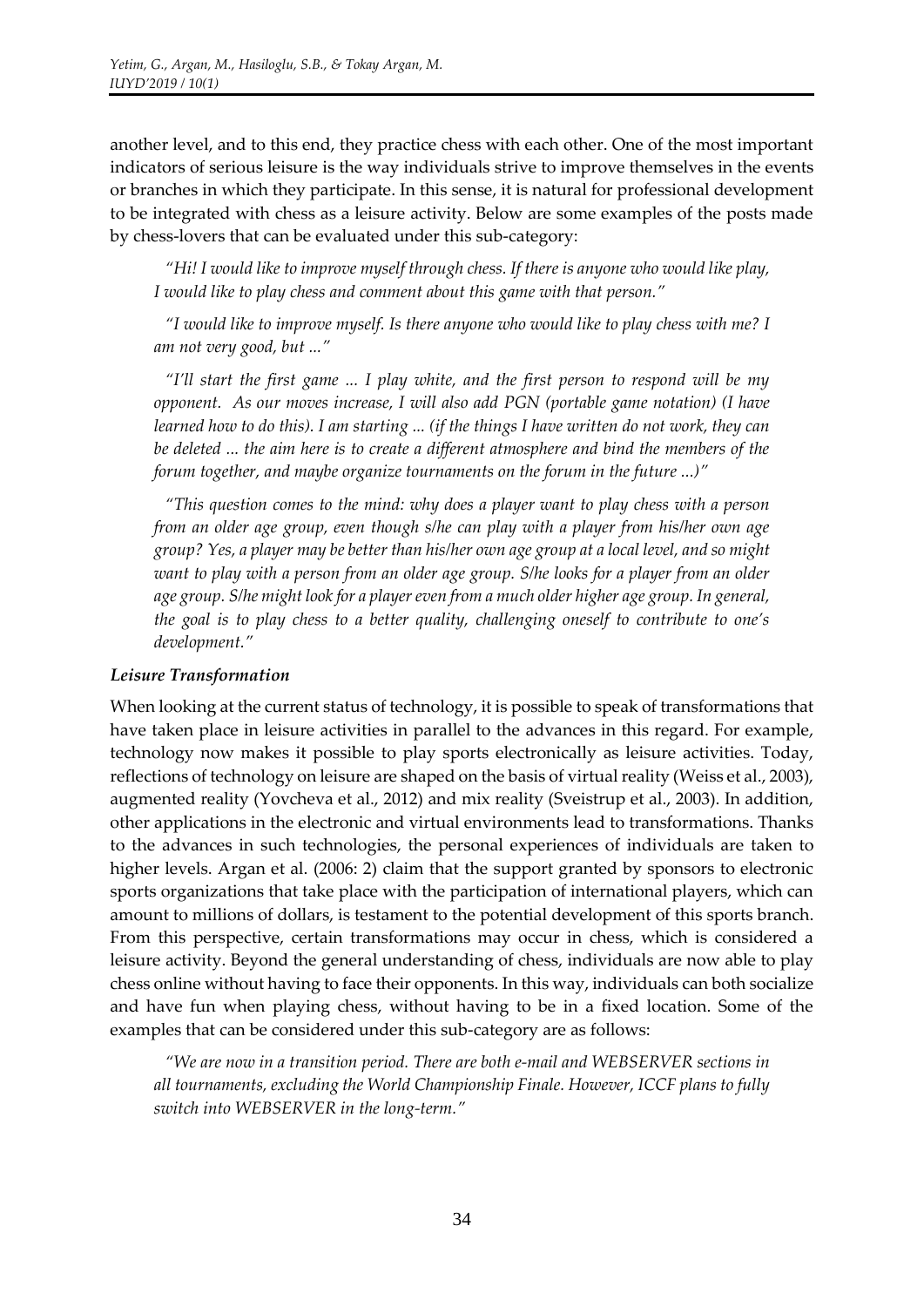*"Although correspondence chess is played under the ICCF, there are two serious clubs on the Internet to start with. Since it is free to join these clubs, they are ideal for the gaining of experience in correspondence chess."* 

*"When attending tournaments, if you have a rating, it would be appropriate for you to apply to a group rated 200 points higher than your own rating. The reason for this is that there are no problems in correspondence chess, such as remembering wrong variants, when playing chess in a traditional manner, playing very bad moves (chess blindness) or zeitnot. Your only enemy is to write wrong moves for your opponent or to align and analyze the position on the board in an incorrect manner."* 

## **4.4. Information Transfer and Publicity**

One of the fundamental elements determining the concepts of event, experience, and hedonism is the target audience meeting of events and occasions. The ability to announce events to the target audience using an appropriate strategy and a suitable form of publicity depends on the creativity of the message. In this regard, the achievement of a leisure activity will be shaped by information transfer and publicity. In this category, it can be seen that individuals in chess communities exchange information with one another, and share various announcements about subjects that they consider important for correspondence. This category is divided into two sub-categories: Tournament and Championship and Interaction.

### *Tournament and Championship*

In this sub-category, individuals inform one another about chess tournaments or championships, and some of the posts shared by the members of virtual chess communities under this sub-category are as follows:

*"Hi, a 10+0 tournament will take place with the participation of Turkish chess players on the website ....... at 9:30 pm on 29 July. Anyone who would like to attend would be more than welcome."*

*"Join the Chess League Championship to be organized among universities by …, one of the most prestigious chess websites in Turkey, with your school team. You will have fun, and the members of the winning team will earn a 1-year gold membership ..."*

*"The 8th round of the FIDE Berlin Candidates was completed in 2018. The results of the 8th round, temporary ranking and the matching for the 9th round are given below."*

#### *Interaction*

One of the most important benefits to individuals from social media and the Internet is ensuring interaction (Sri et al., 2017). Unlike in the traditional nature of sports, the most important difference with virtual communities is the interaction of individuals. Unlike the individual and introverted nature of chess, interactions in virtual communities may reveal one of the most important differences. It is apparent that the members of virtual communities interact with one another on subjects related to chess, especially educational recommendations, etc. Some of the posts that can be considered under this sub-category are as follows: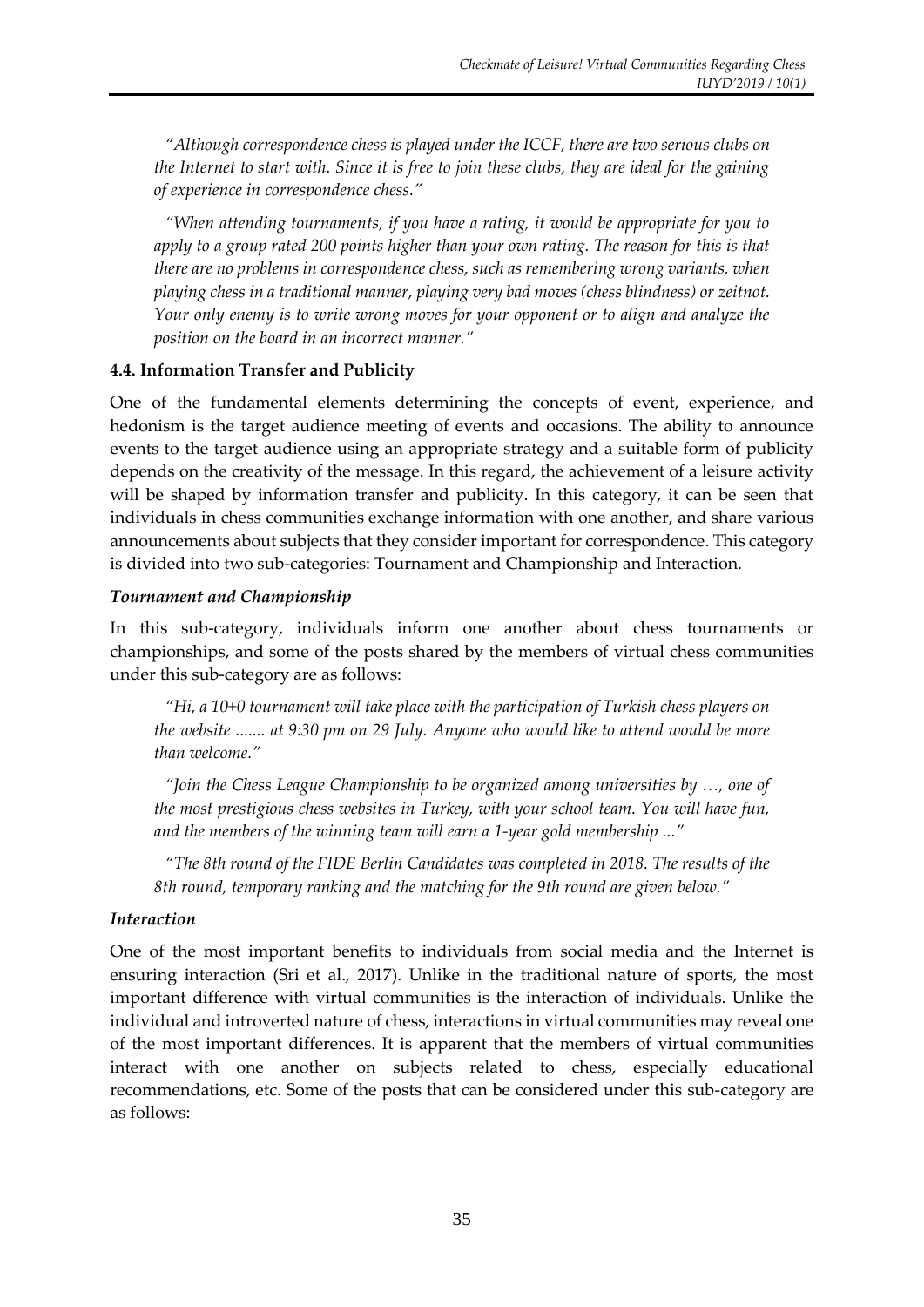*"This is a nice book about the beauties of chess and to make better sense of it. It is one of the best books for learning chess from the perspective of masters. I am thankful that this*  book has been translated into Turkish, and I hope it will receive the appreciation it *deserves."* 

*"To those who say 'Chess is my hobby, my field of occupation and my indispensable part' I sincerely recommend they take a look at this book and read through some of its pages. I hope that they can benefit from this book, as if it is a school textbook."*

*"We are developing a question pool about the history and culture of chess. Those with interesting questions who would like to share them with us can send us messages via our website or send us private messages."*

### **5. DISCUSSION AND CONCLUSION**

Virtual communities have been maintaining their existence on the Internet for almost half a century, and posts shared by the members of virtual communities in almost all areas, from art to health and sports, have been the subject of many researches. Decisions to join a virtual community are motivated by the perceived feelings of belonging and togetherness (Ridings & Gefen, 2004). As in many sports branches, the aim of this netnographic study into virtual communities, which are commonly formed around the subject of chess, is to evaluate the factors related to the leisure experience, information and posts. In a netnographic study conducted to this end, it is apparent that certain main and sub-themes come to the forefront on the basis of the posts shared by virtual communities.

After examining the virtual communities with the highest number of members and comments related to chess on the Internet, four main categories and eight sub-categories were identified, with the main categories being *"Critical Paradigm", "Hedonism", "Serious Leisure Based Chess"*  and *"Information Transfer and Publicity"*. The Critical Paradigm approach is shaped within the scope of existing management practices and reward systems within these chess communities. The recommendations and comments made by the community members related to the organization and reward systems in competitions constitute the basic posts of the community. The fundamental approach here can be characterized as a belief in the sense of justice and the desire to reach better levels. The posts shared within the scope of the critical paradigm are seen to be based on the receipt of social support. Another result of this research, which parallels the findings of a study of virtual communities by Ridings & Gefen (2004), can be evaluated as social support.

As a sub-category, hedonism is associated with the cultural and artistic experience and activity. In the study by Ridings & Gefen (2004), the finding obtained under the category of recreation is associated with entertainment and pleasure, and in line with this, the main theme of hedonism in this study is associated with the pleasures obtained from cultural and artistic experiences and events. In today's post-modern world, it can be said that all products and services are based on pleasure, and the same can be said to be true in the posts shared by the chess community.

Serious leisure-based chess includes practices and applications, which have been made in this regard, and leisure transformation. The serious leisure approach discussed by Stebbins (1992) is closely associated with the chess community. In many studies, chess is considered to be a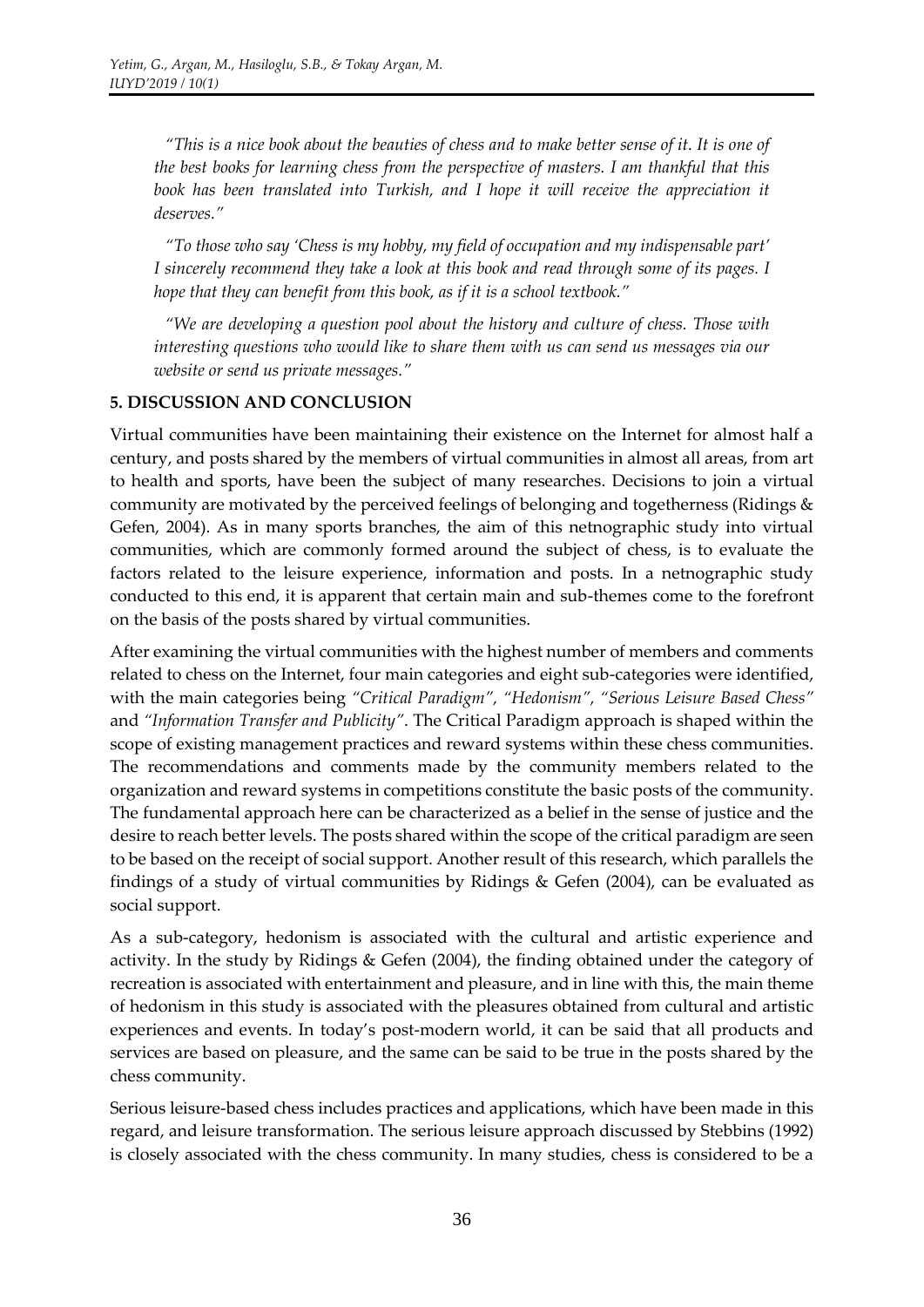serious leisure activity due to its competitive nature, which is open to learning. It is essential to learn and transfer new information and techniques, as well as spending leisure time, in many virtual communities related to chess, and this represents serious leisure. Another important sub-category is leisure transformation. As indicated by Borgmann (1992), it would seem that the effects of technology on leisure are not new according to the notion of device paradigm (Cited in Arai & Pedlar, 2003) and these effects will continue in the future. Today, the widespread use of virtual reality (Yalon-Chamovitz & Weiss, 2008), augmented reality (Yovcheva et al., 2012) and mix reality (Sveistrup et al., 2003) applications, particularly in leisure activities, as well as electronic and mobile leisure (Kaya & Argan, 2015) reveals how fast the transformation has occurred. These technologies have become integrated into many traditional recreational activities, and within this structure, the period that we are currently in represents Siberia, and it would be fair to assume that these tendencies will increase in the future.

Information transfer and publicity, which is the final main theme, is explained by the subcategories of Tournament and Championship and Interaction. This theme, which can be linked to the exchange of information, reveals itself as a main category in many virtual communities (e.g. Ridings & Gefen, 2004). The main intention here is to obtain new information, to learn and to rely on the facts of a discipline about a subject. In this sense, virtual communities are can be considered also as interest communities. Sharing information on special tournaments and championships specific to chess with members, and disseminating information are all forms of information transfer, and this is the underlying reason behind the foundation of most virtual communities. The Internet and social media have made a huge impact on leisure, and similar interest areas in virtual communities play an important role in creating social identity. In this regard, the Theory of Social Identity (Tajfel, 1978) presents itself within the interactions of members. People who have become members of chess communities have attained an identity in some way, although this finding does not apply only to chess communities, as it would be fair to say that socialization and identity creation can be found in almost all virtual communities.

## **6. LIMITATION AND FUTURE STUDIES**

This research is one of the limited number of studies into virtual chess communities, and like any scientific study, it has limitations, although its findings are significant. Above all, the qualitative nature of the present study brings limitations. As each virtual community has its own characteristics, it is not possible to generalize the findings obtained from chess communities to other communities. The implementation of the present study on a limited number of virtual communities in Turkey can be suggested as another limitation, and the inclusion of chess communities in different countries and cultures in future studies may provide more general results. In addition, the time periods during which the data was collected can be considered as another limitation. It would be beneficial to examine different virtual communities (e.g., sports, mountaineering, chess, art, etc.) so as to underline the differences and similarities between different virtual communities with regards to leisure.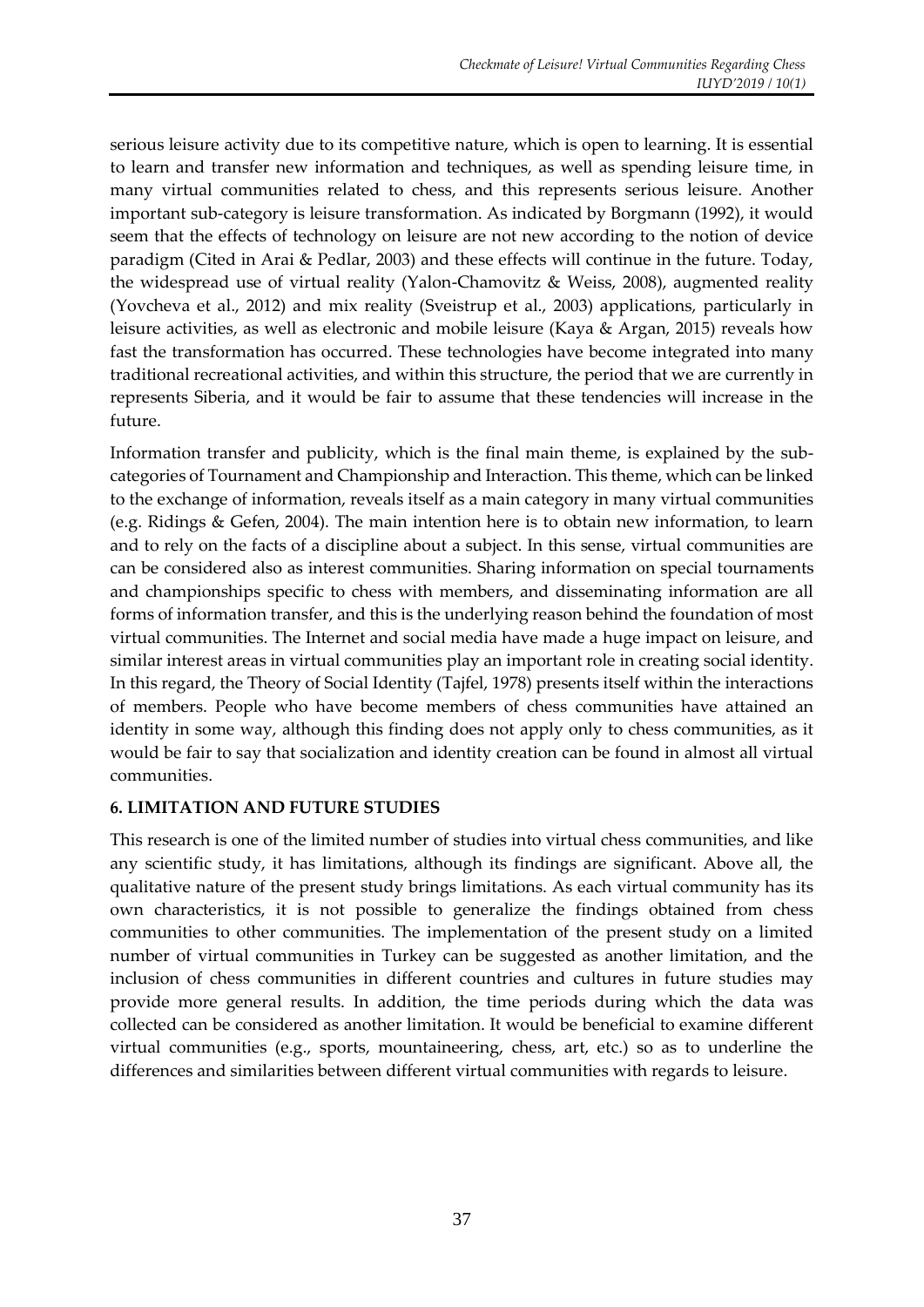#### **REFERENCES**

- Arai, S. & Pedlar, A. (2003). Moving Beyond Individualism in Leisure Theory: A Critical Analysis of Concepts of Community and Social Engagement. *Leisure Studies*, 22 (3): 185- 202.
- Argan, M., Özer, A. & Akın, E. (2006). Elektronik Spor: Türkiye'deki Siber Sporcuların Tutum ve Davranışları. *Spor Yönetimi ve Bilgi Teknolojileri Dergisi*, 1 (2): 1-11.
- Argan, M. (2007). *Eğlence Pazarlaması*. Detay Yayıncılık: Ankara.
- Aytaç, Ö. (2002). Boş Zaman Üzerine Kuramsal Yaklaşımlar. *Fırat Üniversitesi Sosyal Bilimler Dergisi*, 12 (1): 231-260.
- Bashir, R., Bano, H. & Sajan, H.R. (2014). Leisure Time Activities of Students with Visual Impairment. *Academic Research International*, 5 (5): 186-196.
- Bilalic, M., McLeod, P. & Gobet, F. (2007). Personality Profiles of Young Chess Players. *Personality and Individual Differences*, 42: 901-910.
- Bock, G-W., Ahuja, M.K., Suh, A. & Yap, L.X. (2015). Sustainability of a Virtual Community: Integrating Individual and Structural Dynamics. *Journal of the Association for Information System*, 16 (6): 418-447.
- Borgmann, A. (1992). *Crossing the Postmodern Divide*. University of Chicago Press, Chicago, IL.
- Chao, B. (2015). Relevance and Adoption of Netnography in Determining Consumer Behavior Patternson the Web. *Scholedge International Journal of Business Policy & Governance*, 2 (6): 12- 17.
- Çiftçi, O., Erdem, R. & Çiftçi, D. (2017). İletişim Teknolojileriyle Değişen Örgütlenme Biçimleri: Sanal Topluluklar. *The Turkish Online Journal of Design, Art and Communication*, 7 (2): 328- 336.
- Çubukçu, A. & Kahraman, P.B. (2017). Okul Öncesi Dönem Çocuklarının Problem Çözme Becerilerinin Satranç Eğitimi Alma Durumlarına Göre İncelenmesi. *Pamukkale Üniversitesi Eğitim Fakültesi Dergisi*, 43 (43): 51-61.
- Dedeoglu, A.O. & Ustundagli, E. (2011). Sanal Topluluklar Bağlamında Tüketicilerin Tüketim, Yaşam Tarzı ve Kimlik Yönünden Değerlendirilmesi. *Business and Economics Research Journal*, 2 (2): 23-40.
- Erhan, E., Hazar, M. & Tekin, M. (2009). Satranç Oynayan ve Oynamayan İlköğretim Öğrencilerinin Problem Çözme Becerilerinin İncelenmesi. *Journal of Physical Education and Sport Sciences*, 11 (2): 1-8.
- Gould, J., Moore, D., Karlin, N.J., Gaede, D.B., Walker, J. & Dotterweich, A.R. (2011). Measuring Serious Leisure in Chess: Model Confirmation and Method Bias. *Leisure Sciences*, 33(4): 332-340.
- Hacıoğlu, N., Gökdeniz, A. & Dinç, Y. (2015). *Boş Zaman ve Rekreasyon Yönetimi*. Detay Yayıncılık: Ankara.
- Kaya, S. & Argan, M. (2015). An Exploratory Qualitative Study on Mobile Leisure (M-Leisure):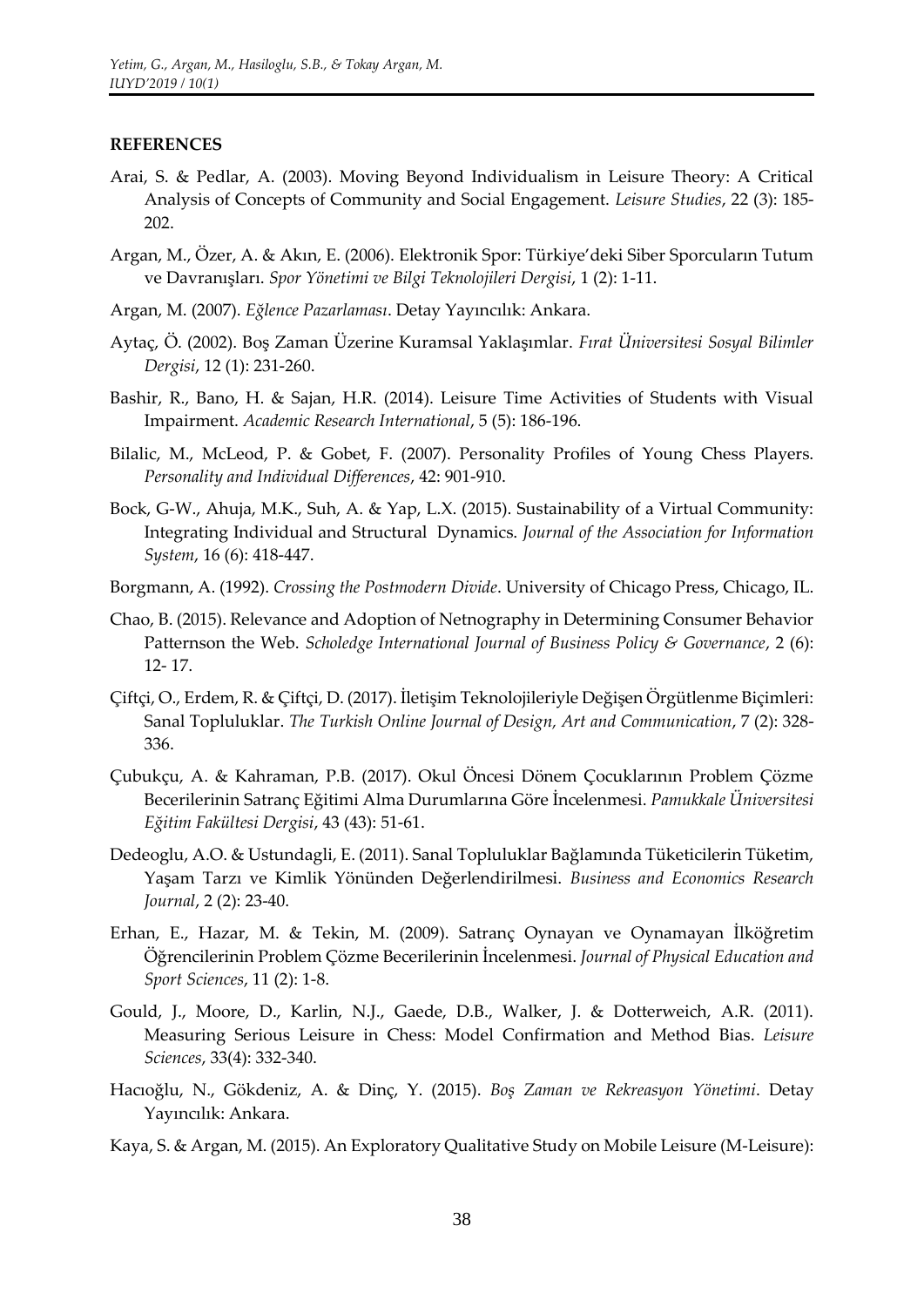A Case of Mobile Phone Users in Turkey. *Journal of Internet Applications & Management/İnternet Uygulamaları ve Yönetimi Dergisi*, 6 (1): 21-32.

- Kozinets, R.V. (2002). The Field Behind the Screen: Using Netnography for Marketing Research in Online Communities. *Journal of Marketing Research*, Vol. XXXIX, 61-72.
- Kozinets, R.V. (2006). Click to Connect: Netnography and Tribal Advertising. *Journal of Advertising Research*, 46 (3): 279-288.
- Kozinets, R.V. (2010a). Netnography: The Marketer's Secret Ingredient. *MIT Tecnology Rewiew, Business Report*, October 14.
- Kozinets, R.V. (2010b). Netnography: The Marketer's Secret Weapon. *Netbase Corporation*.
- Kozinets, R.V. (2012). Marketing Netnography: Prom/ot(ulgat)ing a New Research Method. *Methodological Innovations Online*, 7 (1): 37-45.
- Küçüközkan, Y. (2015). Liderlik ve Motivasyon Teorileri: Kuramsal Bir Çerçeve. *University Library of Munich*, Germany.
- Parker, S. (1995). *Towards a Theory of Work and Leisure. Sociology of Leisure*. C. Critcher, P. Bramham & A. Tomlinson. London, E & FN Spon.
- Reid, E. & Duffy, K. (2018). A Netnographic Sensibility: Developing the Netnographic/Social Listening Boundaries. *Journal of Marketing Management*, https://doi.org/10.1080/0267257X.2018.1450282
- Ridings, C.M. & Gefen, D. (2004). Virtual Community Attraction: Why People Hang Out Online. *Journal of Computer-Mediated Communication*, 10 (1): JCMC10110, https://doi.org/10.1111/j.1083-6101.2004.tb00229.
- Rocca, A., Mandelli, A. & Snehota, I. (2014). Netnography Approach as a Tool for Marketing Research: The Case of Dash-P&G/TTV. *Management Decision; London*, 52 (4): 689-704.
- Russel, C.A., Russel, D., Morales, A. & Lehu, J-M. (2017). Hedonic Contamination of Entertainment. *Journal of Advertising Research*, 57 (1): 38-52.
- Sak, U. (2009). *Üstün Yetenekliler Eğitim Programları*. Ankara: Maya Akademi.
- Sharples, J.J. (2015). I am a Chess-player': Respectability in Literary and Urban Space, 1840- 1851. *Sport in History*, 35 (2): 296-321.
- Stebbins, R.A. (1992). *Amateurs, Professionals, and Serious Leisure*. Montreal, Canada: McGill-Queen's University Press.
- Stebbins, R.A. (2001). Serious Leisure. *Society*, 38 (4): 53-57.
- Stebbins, R.A. (2007). *Serious Leisure: A Perspective for Our Time*. New Brunswick, NJ: Transaction.
- Stebbins, R.A. (2008). Right Leisure: Serious, Casual, or Project-Based?. *Neuro Rehabilitation*, 23 (4): 335-341.
- Sri, K., Siti, A.E. & Andriani, K. (2017). Analysis on Continuous Participation Behavior of Virtual Community Member Based on The Usability and Sociability Perspective. *Russian*